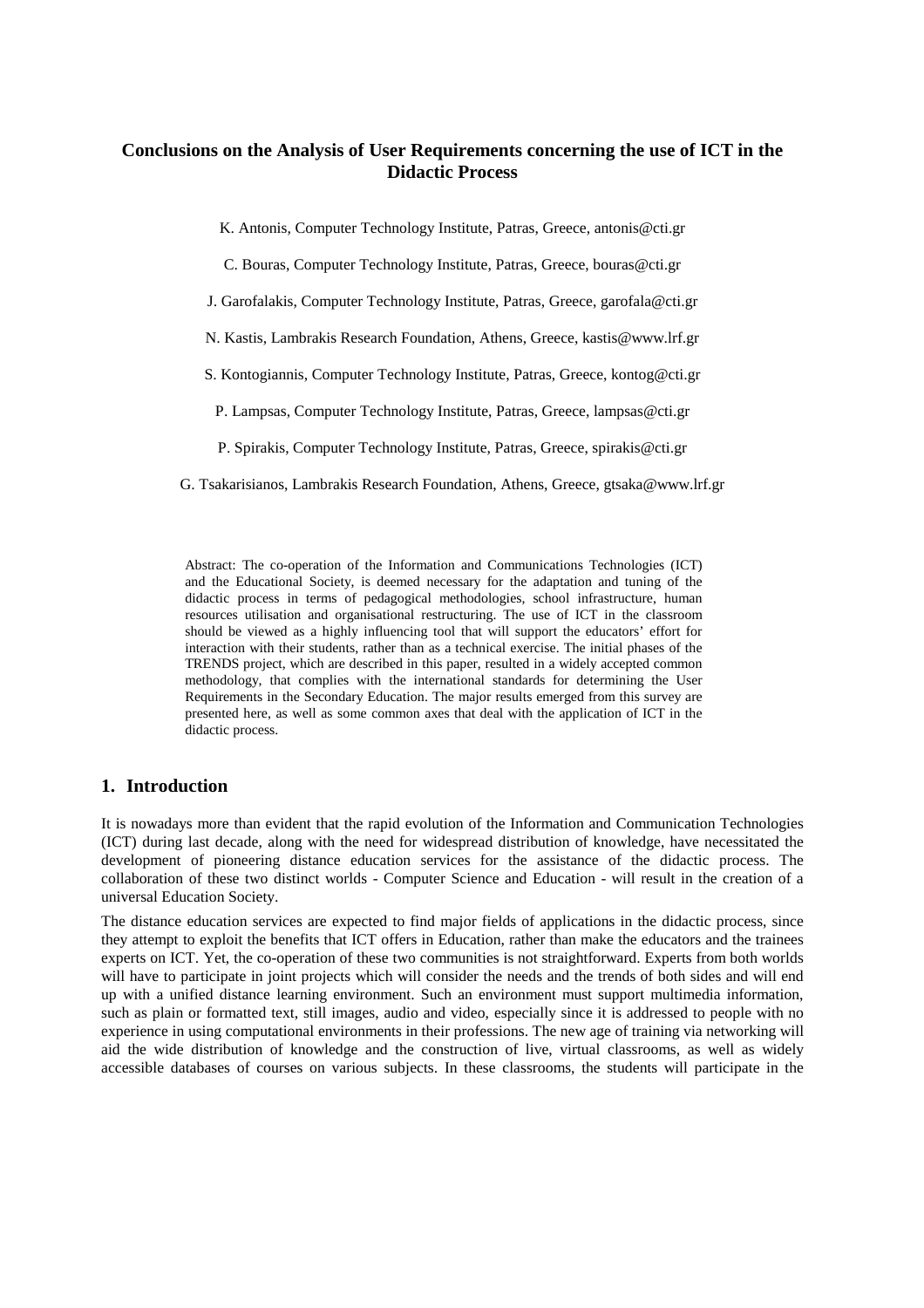training process by inquiring or interacting with the educators, while the off-line courses will be accessed and played independently by the trainees.

A measure of success for a distance learning environment would be the use of computers not only as electronic typewriters and spreadsheets, but as research and educational tools. Another indication of success would be to see educators integrating their lectures with student interactive learning procedures, and learning how to intermix them effectively. Since they aim to serve many target groups of various interests and aspects, the distance learning environments should be user friendly and to cover subjects from multiple areas and also multiple levels of trainees. In order to achieve user friendliness, a serious task of a project is the Users Requirement Specification.

There have been significant projects in the area of Distance Education. In [Veen et al.] there is a review of a range of communication and information technology projects within and across European countries. Most of them describe the collaborative use of electronic mail between schools on an international level. Ruopp et al. ([Ruopp et al. 93]) describe an in depth and long term project called LabnNet which attempts to develop a community of practice among teachers for supporting each other's profession across the USA. Companies such as AT&T have become involved in the development of services under the guidance of experts. Attempts have also been made to quantify the benefits of such electronic information and communication services. For example, [Riel 94] provides evidence related to the development of the skills that employers wish to see in their new recruits.

# **2. The TRENDS project**

The *TRaining Educators through Networks and Distributed Systems (TRENDS) Project* [Bouras et al. 96] aims at the in-service distance training of 2,400 school teachers in Secondary Education, on the *"use of Information Technology and Telematics in the learning process",* from six countries (400 per country) - France, Greece, Italy, Portugal, Spain and United Kingdom. The training process will be implemented by flexible and distance learning methods, through:

- The development and the use of an in-service, school-based training session, which will be based on multimedia telematics and existing, mature network technologies.
- The establishment and operation of a European Teachers' Training Network (ETTN), consisting of six interconnected "National Sites" (a Training Centre, clients in the schools and teachers in each country) and providing distance training services, by using multimedia telematics, to teachers and teacher trainers.

During the TRENDS project 120 teachers - one from each of the 120 participating schools - will be trained in the early validation phase, and will traine the rest of the 2,400 teachers afterwards, in the project demonstration phase. The evolution of a promising and ambitious experiment, such as the TRENDS project strongly depends on the strategy and the "Usage Scenario" that will be adopted. Thus, it is of great importance to specify the User Requirements effectively, covering the needs of both the direct users (educators who will participate in the project) and the indirect users (policy makers in the Education System, ICT experts, etc.).

### **3. Methodology for the User Requirements Specification**

The target group of the TRENDS project is trans-European and consists of educators who will be trained on using Information Communication Technology (ICT) in the classroom. Some of the possible techniques that could be used for the establishment of the User Requirements of a trans-European project, according to a widely accepted methodology (eg. [Smith & Mayes 96]), are the following:

- *Personal interviews with the end users.* This technique offers a useful way to investigate the User Needs in real life. The main problem is the enormous number of the end users, which might lead to prohibitive costs. A careful selection of a representative group of the initial target group of the project might aid such a procedure to be more practical and still effective.
- *Questionnaires.* In order to keep the cost down, the use of custom designed questionnaires and surveys may prove a more practical option. The key point of this technique is the construction of the questionnaires, so as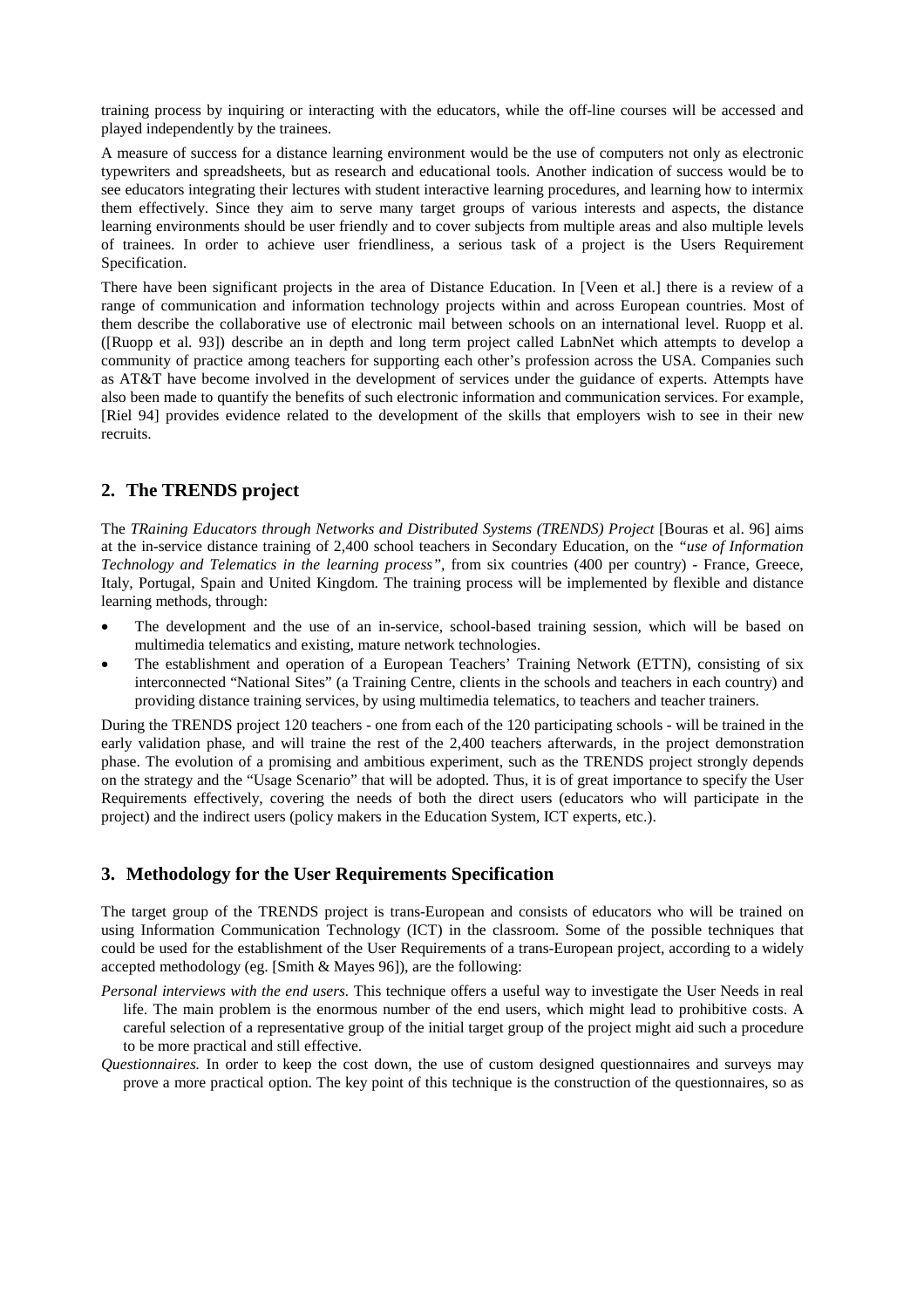to be representative and to reflect all the possible user requests. The team that will construct the questionnaires must include specialists on the scientific areas that the project deals with, experts on technological issues, as well as representatives of the potential target group.

*Organisation of discussion panels for brainstorming and feedback.* In these panels, representatives from all sides of the project should participate, for a more objective overview of the situation. This might be useful as a final stage, for verification of the User Needs as they were described by some other technique.

After some co-ordination among the partners of the TRENDS project, some common points emerged from the methodologies for the specification of the User Needs per participating country. These common points were agreed to form the following widely accepted methodology:

- 1. Interviewing of a number of representatives or key persons of the target groups and experts per country, for a first impression before constructing the custom designed questionnaires.
- 2. Construction of workshops of key persons for discussion on topics related to the strategic plan of the project.
- 3. Construction (according to the information provided by the steps 1,2 of questionnaires, and distribution to the potential end users (teachers of schools). These users were categorised in two major groups:
	- Users with experience in using ICT for educational purposes from a limited number of schools.
	- Users with no experience in the use of ICT.

## **4. Presentation of Results**

The survey that took place during the TRENDS project, aims to provide the project with clear ideas for the skills/expertise the teachers must acquire through accessing the foreseen TRENDS distance training services. The outcome of this survey will safely lead to the determination of the "Functional Specifications of the Network".

According to the adopted methodology, a number of workshops/round table discussions and interviews were organised firstly, in order to have a starting point and a global view of the user needs, before constructing the questionnaires that were eventually distributed to the potential end-users of the project. In some countries two kinds of questionnaires were distributed, one for the experienced and one for the inexperienced users [TRENDS, Bouras et al. 96].

The kind of participants in the workshops/round table discussions and the interviews, differed among the national sites. Among the participants were, university professors, key persons in education policy making, national experts in ICT and Open Distance Learning (ODL), teachers experienced in the use of Telematics in secondary education, etc. In some national sites a common questionnaire was used for the interviews.

The participants of the workshops/round tables focused on key issues related to the teachers' job profile, his/her initial and in-service training, the "new role" of the teacher implied by the introduction of the new technologies, the needs for support, and the access, cost, management and suitability of the new technologies. The results extracted from the interviews, concern educational policies, the content, forms and aims of further training, and the functional scheme of distance teachers' training on the use of new technologies.

It was concluded that in order to create better conditions to promote the involvement of the educators in TRENDS, it is important to:

- give to the schools better conditions for the kind of activities involved in TRENDS (provision of appropriate classrooms, access to Internet, etc).
- motivate the school teachers (ie. by providing courses focusing on their own interests)
- create or adopt interfaces and user-friendly services
- create a group of users specially prepared to promote the use of the telecommunications services.

In order to satisfy the training needs indicated by the teachers, it was suggested that it is important to develop courses or other initiatives that focus on the following aspects:

- educational methodologies for specific subject areas
- pedagogical issues
- management and implementation of educational projects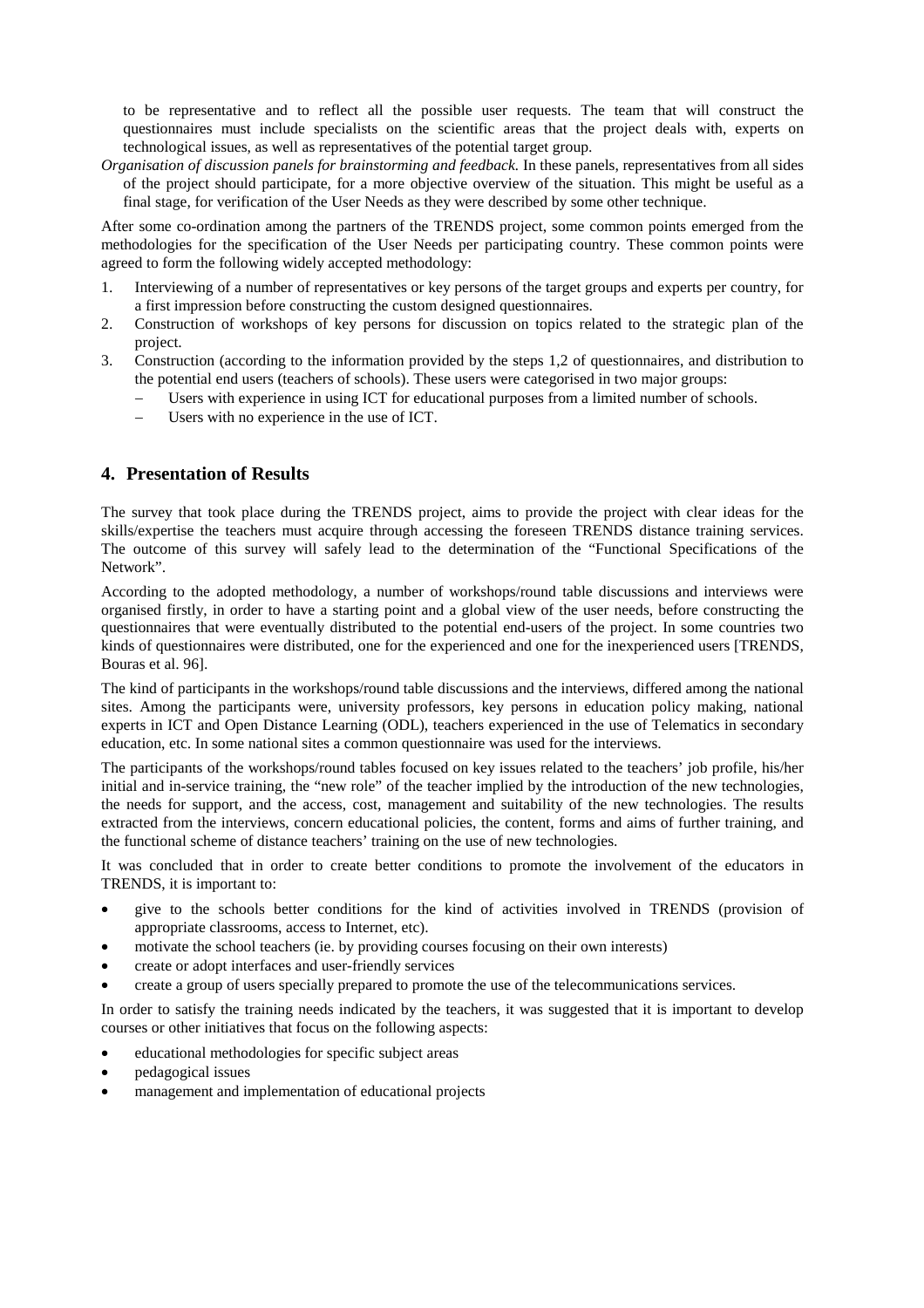- application of information and communication technologies
- integration of information and communication technologies into the curriculum
- provision of essential know-how on using basic telecommunication services such as e-mail, news, fora, bulletin board systems
- development of basic skills on the use of co-operation tools over network infrastructure
- development of basic skills on constructing WWW pages (eg. HTML editors)
- educational potential created by the use of telematics services, either privately or in the classroom.

In order to upgrade the educational system, the need for further education and the utilisation of new technologies should be highlighted. Moreover, the teachers should become more acquainted in researching methods and not only skilled in using learning technologies in order to bridge the gap between the degree of technological complexity and the real didactic innovation. The most appropriate way to accomplish this is via small groups or on an individual basis.

Educators should also learn to familiarise themselves with the new educational methods. Different forms of training should applied and co-exist, eg. seminar type, distance training, schools-based, at home. The majority of teachers believe that long distance training should be accompanied by some form of interpersonal communication and contact with other teachers. The vast majority of teachers said they prefer the combination of training with the use of computers and the distribution of related literature.

The experienced users said that their current personal usage of ICT was high, indicating that they used ICT to produce learning resources and for administrative purposes. This usage is less concerning the use of ICT in their lessons. At school the greatest use was in a departmental room, spreaded throughout the day.

Training at school should provide the student with the opportunity to "construct" the new knowledge within an appropriate technological and learning environment. The contact between the trainer and the trainee should make use of all the capabilities offered by modern technology. Another important issue is the development of courses aiming to help teachers to cater for those students whose performances are not satisfactory.

While there is a prevailing use of off-line technologies, the demand is oriented toward on/off-line technology (in the educational and teacher training environments). Among the on-line technologies the prevailing interest is for E-mail and WWW servers, while among the off-line options the prevailing interest is for teaching software and applications. Nearly all teachers would like to collaborate with colleagues from other countries and receive information on European educational programs, mostly for aspects related to the subject taught.

The general attitude of the inexperienced users towards the use of new technologies is quite positive. Most of them said that are particularly interested in initiatives regarding modalities of using new audio-visual and multimedia learning tools. Most teachers prefer to be trained through examples of real applications, or through a combination of theoretical presentations, empirical applications and suggestions on existing literature on the subject. Also, the interviewees seem to be particularly interested in the professional updating of teachers and in the Consultation of encyclopaedia, atlas, dictionaries, reference books.

# **5. Comparative Analysis of Results**

### **5.1 Introduction of ICT to the Educational Process**

First of all, with their all-encompassing approach regarding the specific needs of educators, the countries participating in the project illustrate the principle that training in the use of information technology is not the project's main purpose. The main aim is the familiarisation of educators with the use of ICT as a supporting tool for the educational process. Within the same context is the realisation that the further education of teachers in the field of ICT will improve their professional skills, change their teaching habits and give them a more positive profile which will contribute to the improvement of the quality and efficiency of their work.

Since the educational background of teachers in the use of the new technologies is deemed inadequate, it is necessary that they undergo an initial basic training course on ICT and its capabilities as a teaching tool. In most countries - Spain, Portugal, Greece, France - these needs revolve around certain facets of ICT.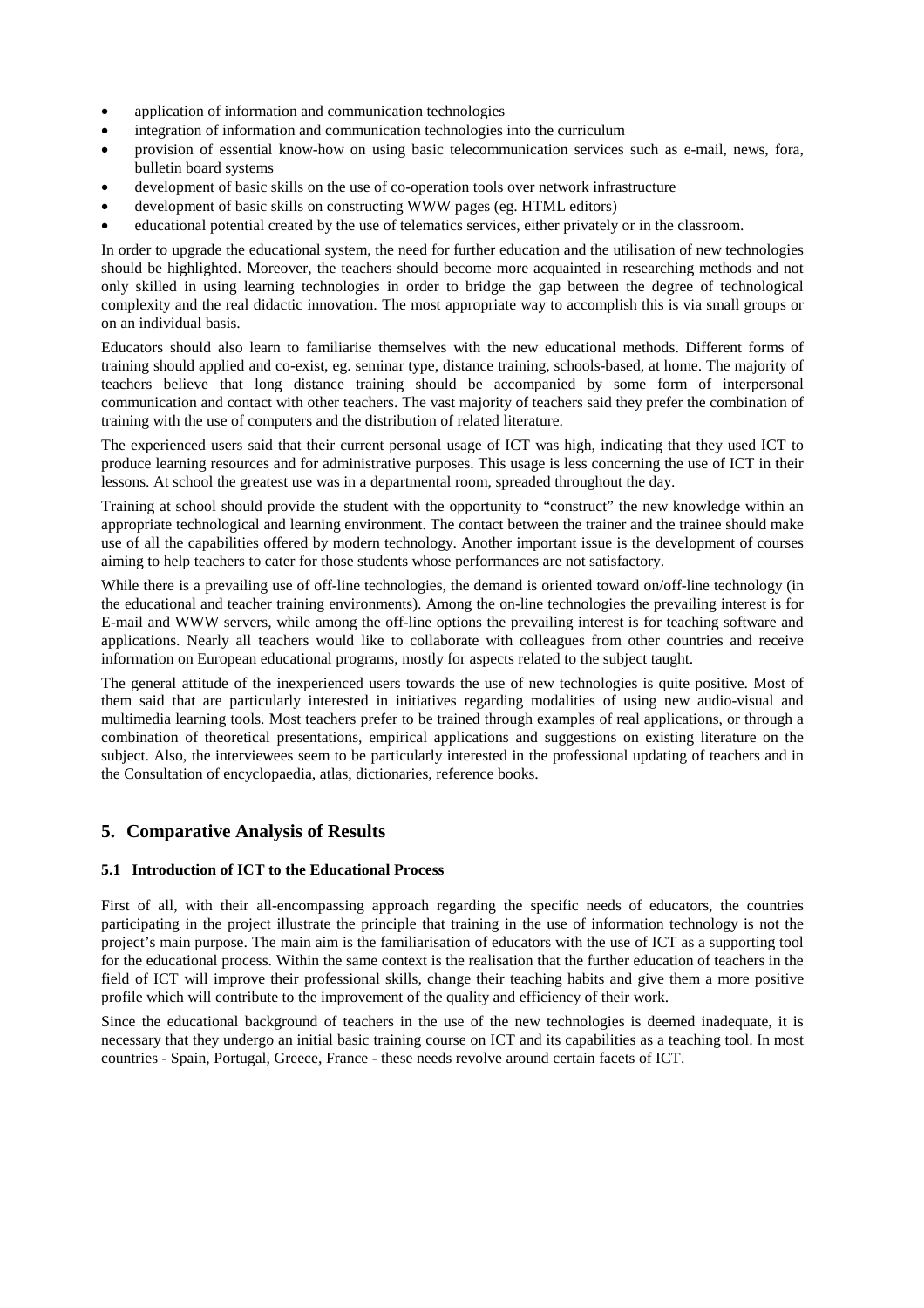#### **5.2 Application of ICT to Didactics**

Nearly all countries have exhibited the need for additional scientific knowledge pertaining to particular subject matter. This knowledge ought to either fill in ascertained gaps in the initial training of educators or contribute to the updating of the educators on the subjects they teach (Italy, Portugal, Spain).

Certain countries (Italy and Portugal) have proposed the introduction of parallel training programs for the interdisciplinary approach to the lesson being taught. The aim is to diffuse knowledge among the users of the TRENDS network. For this purpose, the training model must be as open as possible and satisfy wider pedagogical, scientific and social needs. Within the same framework are:

- The need for further updating of educators on the new didactic methodologies that are developed and applied to each subject matter, is deemed imperative.
- The need to learn ways and methods in order to readjust the didactic methodology used by educators in the wake of the new knowledge they will have acquired and the new skills derived from the use of new applications within the context of ICT (England).
- The need for the provision of additional knowledge regarding pedagogical theories that can be applied in real everyday school situations (Portugal).
- The need to update and educate the students in the new evaluation methods (Greece).

#### **5.3 Needs of End Users for the adopted Training Model**

The development of an environment favourable to communication with a content which is of interest to the educator who uses the services offered to the TRENDS users, has been deemed necessary for educators. This conclusion has emerged from the research carried out in many countries (Portugal, Spain, Italy, France). Educators need to communicate on matters regarding: 1) information about the innovations in education, and exchange of information between the users of the system, and 2) update on the organisation and application of educational procedures aiming at the dissemination of better teaching attitudes.

It has emerged from the research carried out in Greece that there is a need for the provision of information on the organisation and functioning of other education systems. The capability to exchange educational material and experiences on the use of ICT is also required. The proposal that students should also be given access to this information is noteworthy. The establishment of these terms of communication will promote, among other things, a European dimension in education (Italy, Spain).

In certain countries educators prefer to be trained within the framework of the school system rather than through on-line communication with the trainer (Spain, Italy). Yet, on-line communication with the instructor (and with colleagues on a national and international level) is generally viewed as a necessary prerequisite. The occasional direct communication between the educator and the trainer is equally important.

Several countries (eg. Italy, Spain), lay stress in the participation of the entire school community (students, teachers etc.) in the TRENDS network. Other countries (Greece) favour both the individual and the group procedure. It has been proposed that groups should comprise people sharing common interests. According to conclusions made in Italy, educators with a different background can only be grouped together, if the sole purpose is to learn the general uses of technology as opposed to using it as a teaching aid for specific lessons.

In several countries (eg. England, France, Portugal) it is generally believed that the educators undergoing further training, who will in turn train their colleagues, that they should have some form of knowledge and experience on ICT, good relations with their colleagues, a positive attitude to ICT and strong motivation.

As for Italy, experts and those from the target group, who are experienced in the use of ICT, prefer to be linked up from their homes. Others, less experienced in the use of ICT have expressed an interest in working both from home and school on the basis of a flexible time schedule.

The provision of sufficient incentives for educators participating in the TRENDS project constitutes one of the more critical aspects for its success. One category of incentives referred to by educators and experts of all participating countries concerns the provision of substantial help to educators to carry out their work. It also entails the opportunity to work with colleagues and students beyond the confines of regional limitations, and